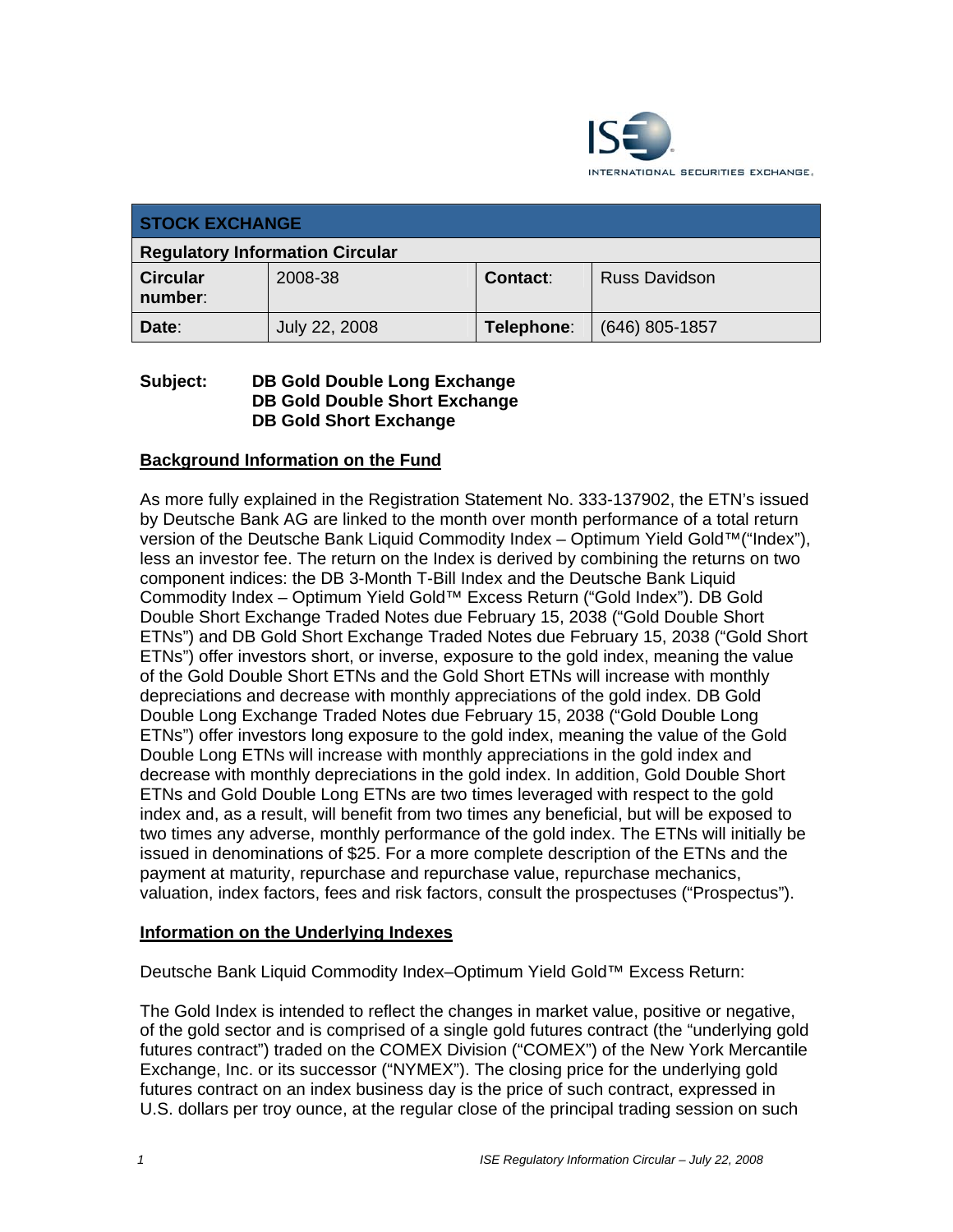day on COMEX, as published by COMEX for that index business day or, if in the determination of the index sponsor, a price is not available on such index business day (including by reason of there being an exchange holiday on such index business day), the price as published by COMEX for the immediately preceding index business day for which a price is available.

The gold index is calculated on an excess return, or unfunded, basis and has been calculated back to a base date of December 2, 1988. On the base date the closing level of the gold index was 100.

DB 3-Month T-Bill Index:

The TBill index is intended to approximate the returns from investing in 3-month United States Treasury bills on a rolling basis.

On any index business day, the closing level of TBill index is equal to the TBill index closing level on the index business day immediately preceding such index business day multiplied by the product of (i) the sum of (a) one and (b) the T-bill accrual factor for such index business day and (ii) the sum of (a) one and (b) the T-bill accrual factor for such index business day raised to the power of the number of days which are not index business days during the period from (but excluding) the index business day immediately preceding such index business day to (but excluding) such index business day.

# **Valuation of the Securities**

According to the Prospectuses, an intraday "Indicative Value" meant to approximate the intrinsic economic value of the ETNs will be published under the Bloomberg, as noted below:

#### **Exchange-Traded Note Indicative Value Indicative Value** DB Gold Double Short Exchange-Traded Notes due February 15, 2038 DZZIV DB Gold Double Long Exchange-Traded Notes due February 15, 2038 DGPIV DB Gold Short Exchange-Traded Notes due February 15, 2038 DGZIV

The actual trading price of the Securities may vary significantly from their Indicative Value.

Additionally, the calculation agent will publish the daily repurchase value for each offering of securities on the following Bloomberg pages:

# **Exchange-Traded Note Repurchase Value**

DB Gold Double Short Exchange-Traded Notes due February 15, 2038 DZZRP DB Gold Double Long Exchange-Traded Notes due February 15, 2038 DGPRP DB Gold Short Exchange-Traded Notes due February 15, 2038 DGZRP

The term "indicative value" refers to the value at a given time based on the following equation:

Repurchase value = current principal amount per security  $X$  applicable index factor  $X$ applicable fee factor where: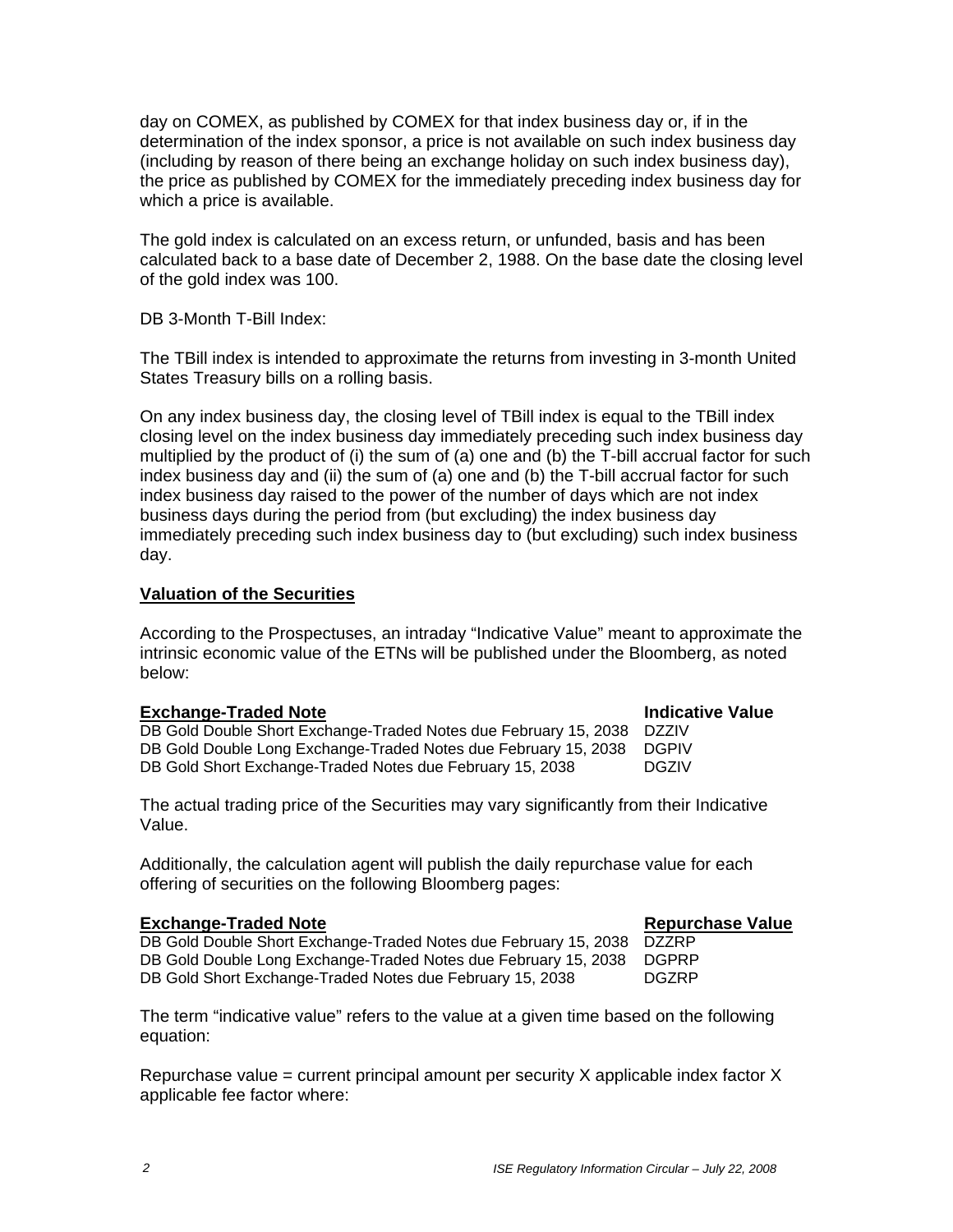| Current principal<br>$=$     |     | For the period from the inception date to       |  |
|------------------------------|-----|-------------------------------------------------|--|
| amount                       |     | March 31, 2008 (such period, the "initial"      |  |
|                              |     | calendar month"), the current principal         |  |
|                              |     | amount will equal \$25.00 per security. For     |  |
|                              |     | each subsequent calendar month, the             |  |
|                              |     | current principal amount will be reset as       |  |
|                              |     | follows on the monthly reset date:              |  |
|                              |     | New current principal amount = $previous$       |  |
|                              |     | current principal amount X applicable index     |  |
|                              |     | factor on the applicable monthly valuation      |  |
|                              |     | date X fee factor on the applicable monthly     |  |
|                              |     | valuation date                                  |  |
| Applicable index             | $=$ | Index factor for Gold Double Short ETNs =       |  |
| factors                      |     | 1 + TBill index return $-$ (2 x gold index      |  |
|                              |     | return)                                         |  |
|                              |     | Index factor for Gold Double Long ETNs =        |  |
|                              |     | 1 + TBill index return + $(2 \times$ gold index |  |
|                              |     | return)                                         |  |
|                              |     | Index factor for Gold Short ETNs = $1 +$        |  |
|                              |     | TBill index return – gold index return          |  |
| Applicable fee factor<br>$=$ |     | On any given day, the fee factor will be        |  |
|                              |     | calculated as follows:                          |  |
|                              |     | 1 - Investor fee of 0.75% per annum X day       |  |
|                              |     | count fraction].                                |  |

# **Repurchase**

According to the Prospectus, the Securities may be repurchased prior to maturity. Offers to repurchase at least 200,000 securities (or an integral multiple of 50,000 securities in excess thereof) from a single offering or more to Deutsche Bank no later than 10:00 a.m., New York City time, beginning on March 3, 2008 and ending on the final valuation date, on your desired valuation date. For a complete description of the repurchase procedures and payment upon repurchase, see the Prospectus.

# **Risk Factors Related to Investing in the ETNs**

The ETNS are unsecured promises of Deutsche Bank and are not secured debt. The ETNs are riskier than ordinary unsecured debt securities. As stated in the Prospectus, an investment in the ETNs includes but is not limited to the following risks: carries certain risks:

• The principal of the securities is not protected and the ETNs may lose all or a significant portion of their value;

• Even if the gold index and TBill index at maturity or upon repurchase by Deutsche Bank have moved beneficially relative to their initial levels, an investor may receive less than their initial investment in the securities

• The Gold Double Short ETNs or the Gold Double Long ETNs, any adverse monthly performance will be leveraged, meaning an investor will lose an amount from the current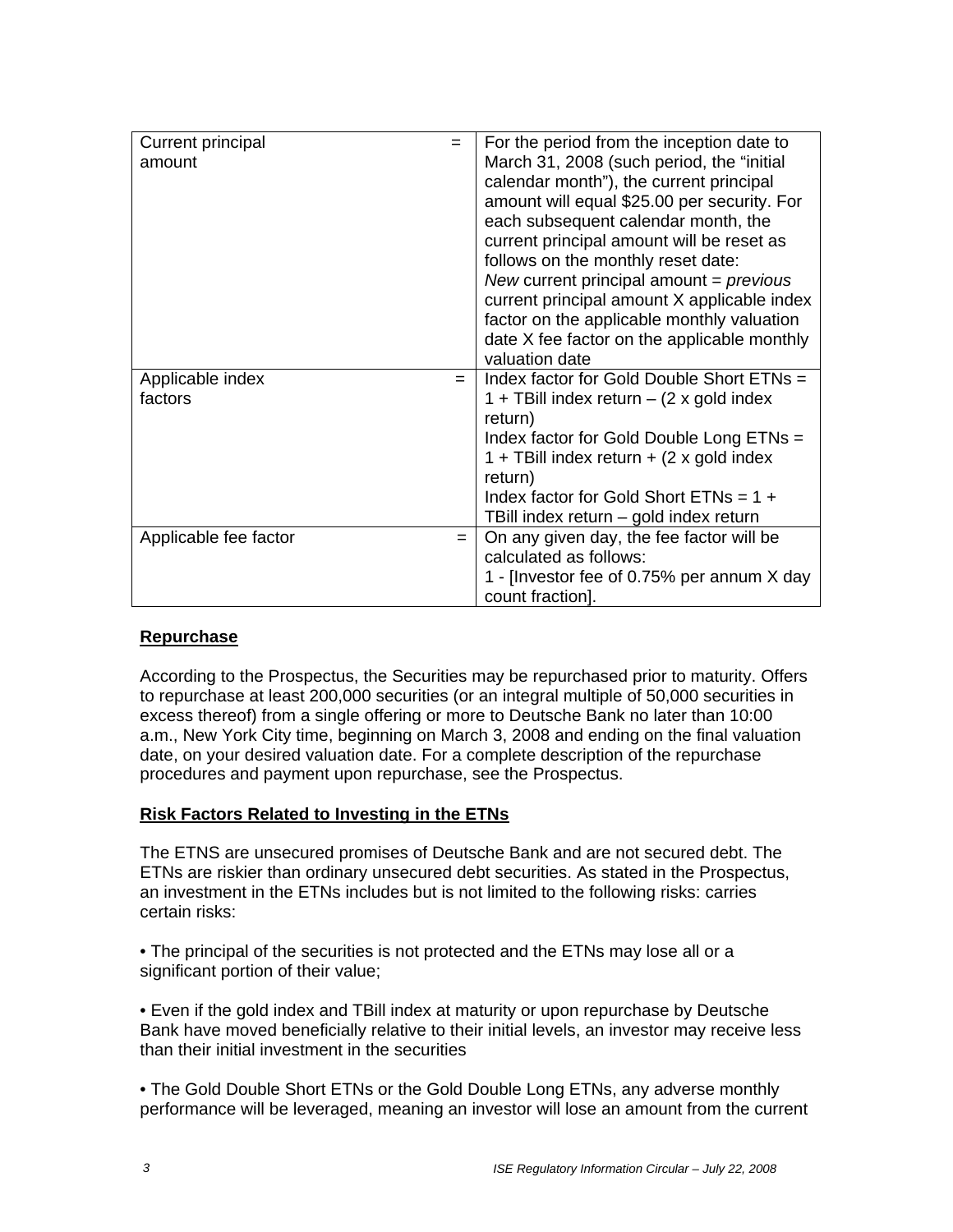principal amount at a rate of 2% for every 1% of adverse performance of the gold index (subject to any positive return on the TBill index and to application of the fee factor);

• If the current principal amount increases above \$25, any subsequent adverse monthly performance will result in a larger dollar reduction from the current principal amount than if the current principal amount remained constant at \$25;

• If the current principal amount decreases below \$25, any subsequent beneficial monthly performance will result in a smaller dollar increase on the current principal amount than if the current principal amount remained constant at \$25;

• It is possible that the securities will be accelerated and the investment will be lost before the scheduled maturity of the securities;

• There are restrictions on the minimum number of securities that may be offer to Deutsche Bank for repurchase;

• A fee of up to \$0.03 per security will be charged upon a repurchase;

• The market value of the securities may be influenced by many unpredictable factors;

• The price of gold reflected in the gold index is subject to emerging markets' political and economic risks;

• The ETNs return will not reflect the return on a direct investment in gold;

• Changes in Deutsch Bank's credit ratings may affect the market value of the securities;

• An investor will not receive interest payments on the securities or have rights in the subindex components;

• There may not be an active trading market in the securities; sales in the secondary market may result in significant losses; Suspension or disruptions of market trading in commodities and related futures may adversely affect the value of the securities;

• Concentration risks associated with the Index may adversely affect the value of the securities;

• Trading by Deutsche Bank and other transactions by Deutsche Bank and/or its affiliates in instruments linked to the sub-indices or index components may impair the market value of the securities;

• The liquidity of the market for the securities may vary materially over time;

• The business activities of Deutsche Bank may create conflicts of interest;

• If a market disruption event has occurred or exists on a valuation date or the final valuation date, the calculation agent can postpone the determination of the index factor for each offering of securities, the maturity date or a repurchase date; and

• The U.S. tax consequences of an investment in the ETNs are unclear.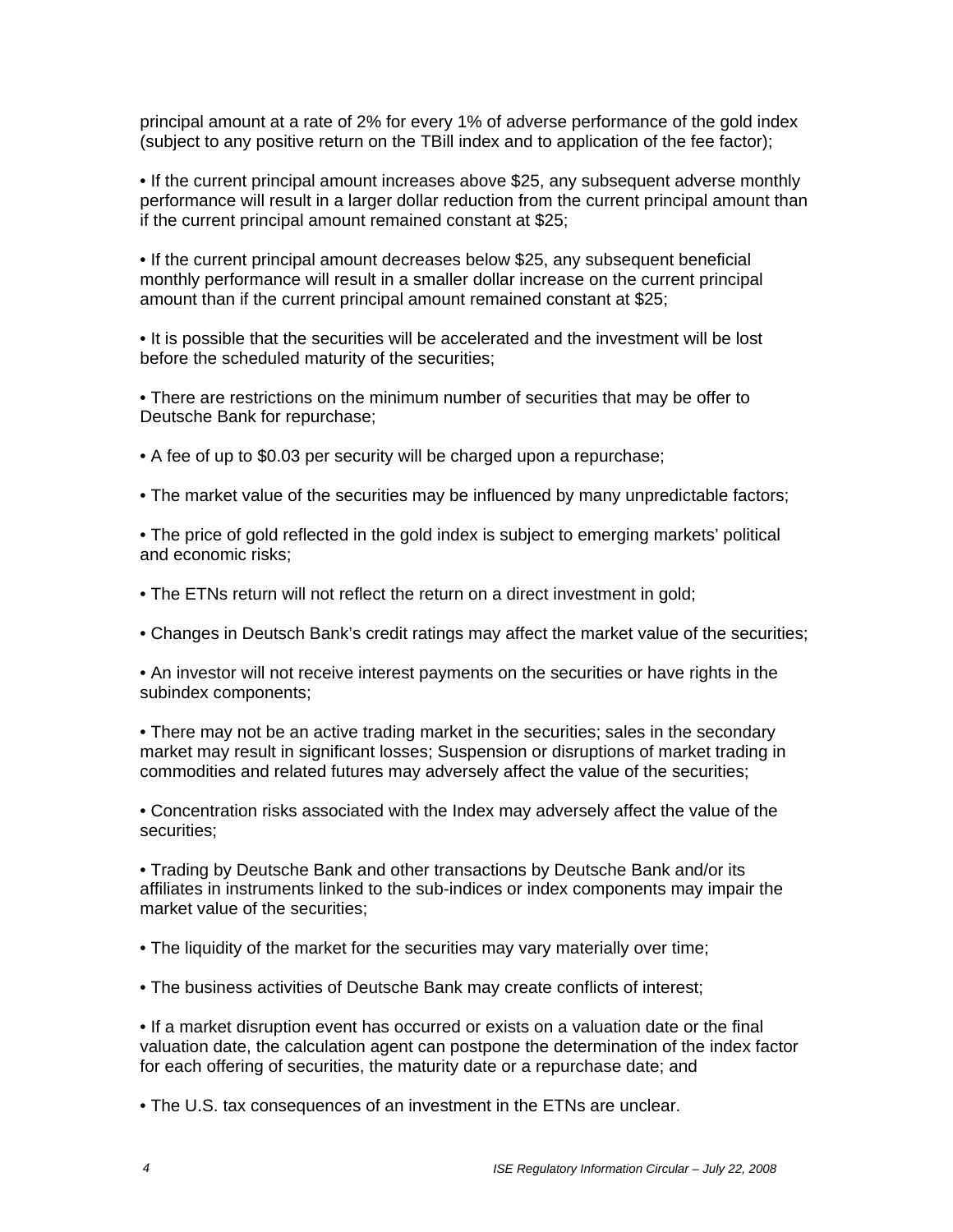# **Exchange Rules Applicable to Trading in the ETN**

Trading in the Notes on ISE is subject to ISE equity trading rules.

# **Trading Hours**

The Notes will trade on ISE between 9:00 a.m. and 4:00 p.m. ET.

Equity EAMs trading the Notes during the Pre-Market Session are exposed to the risk of the lack of the calculation or dissemination of underlying index value or intraday indicative value ("IIV"). For certain derivative securities products, an updated underlying index value or IIV may not be calculated or publicly disseminated in the Pre-Market hours. Since the underlying index value and IIV are not calculated or widely disseminated during Pre-Market hours, an investor who is unable to calculate implied values for certain derivative securities products during Pre-Market hours may be at a disadvantage to market professionals.

# **Trading Halts**

ISE will halt trading in the Notes of a Trust in accordance with ISE Rule 2101(a)(2)(iii). The grounds for a halt under this Rule include a halt by the primary market because it stops trading the Notes and/or a halt because dissemination of the IIV or applicable currency spot price has ceased, or a halt for other regulatory reasons. In addition, ISE will stop trading the Notes of a Trust if the primary market de-lists the Notes.

# **Prospectus Delivery**

Equity EAMs are advised to consult the "Supplemental Plan of Distribution" in the Prospectus regarding prospectus delivery requirements.

# **No-Action Relief Under Federal Securities Regulations**

The Securities and Exchange Commission has issued no-action relief from certain provisions of and rules under the Securities Exchange Act of 1934 (the "Exchange Act"), regarding trading in Barclays iPath Exchange Traded Notes (SEC Letter dated July 27, 2006) and Deutsche Bank AG Exchange-Traded Notes (SEC Letter dated October 17, 2007) for securities with structures similar to that of the securities described herein (the "Letters"). As what follows is only a summary of the relief outlined in the Letters, the Exchange also advises interested Equity EAMs to consult the Letters, for more complete information regarding the matters covered therein.

# **Regulation M Exemptions**

Generally, Rules 101 and 102 of Regulation M is an anti-manipulation regulation that, subject to certain exemptions, prohibits a "distribution participant" and the issuer or selling security holder, in connection with a distribution of securities, from bidding for, purchasing, or attempting to induce any person to bid for or purchase, any security which is the subject of a distribution until after the applicable restricted period, except as specifically permitted in Regulation M. The provisions of the Rules apply to underwriters, prospective underwriters, brokers, dealers, and other persons who have agreed to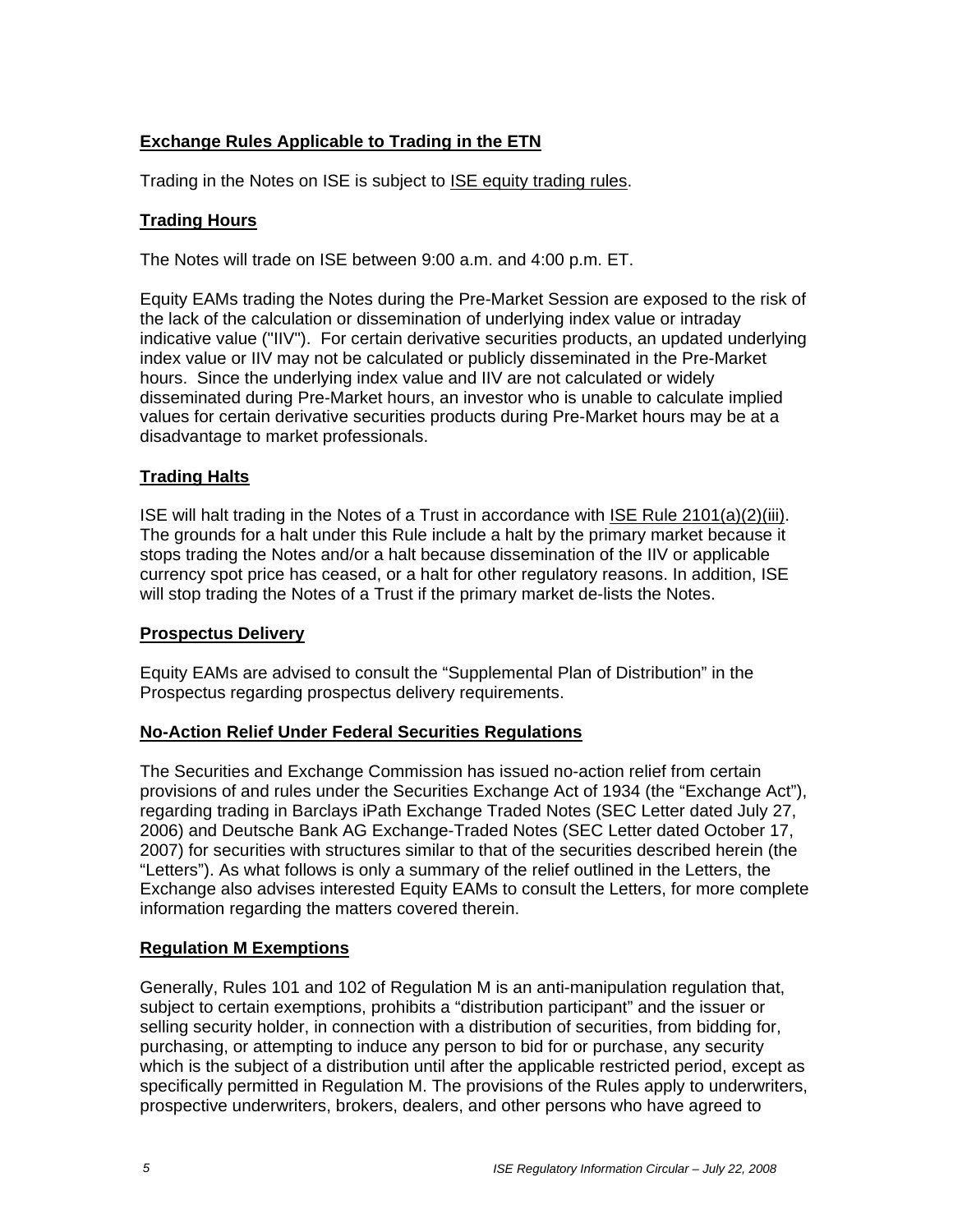participate or are participating in a distribution of securities, and affiliated purchasers of such persons.

The Letters state that the SEC Division of Trading and Markets will not recommend enforcement action under Rule 101 of Regulation M against persons who may be deemed to be participating in a distribution of the notes to bid for or purchase the notes during their participation in such distribution.

Rule 102 of Regulation M prohibits issuers, selling security holders, or any affiliated purchaser of such person from bidding for, purchasing, or attempting to induce any person to bid for or purchase a covered security during the applicable restricted period in connection with a distribution of securities effected by or on behalf of an issuer or selling security holder. Rule 100 of Regulation M defines "distribution" to mean any offering of securities that is distinguished from ordinary trading transactions by the magnitude of the offering and the presence of special selling efforts and selling methods.

The Letters state that the SEC Division of Trading and Markets will not recommend enforcement action under Rule 102 of Regulation M against Barclays and its affiliated purchasers who bid for or purchase or redeem notes during the continuous offering of the notes.

# **Section 11(d)(1) of the Exchange Act; Exchange Act Rule 11d1-2**

Section 11(d)(1) of the Exchange Act generally prohibits a person who is both a broker and a dealer from effecting any transaction in which the broker-dealer extends credit to a customer on any security which was part of a new issue in the distribution of which he or she participated as a member of a selling syndicate or group within thirty days prior to such transaction.

The Letter states that the SEC Division of Trading and Markets will not recommend enforcement action under Section 11(d)(1) of the Exchange Act against broker-dealers who treat the notes, for purposes of Rule 11d1-2, as "securities issued by a registered…open-end investment company as defined in the Investment Company Act" and thereby, extend credit or maintain or arrange for the extension or maintenance of credit on the notes that have been owned by the persons to whom credit is provided for more than 30 days, in reliance on the exemption contained in the rule.

# **This Regulatory Information Circular is not a statutory prospectus.**